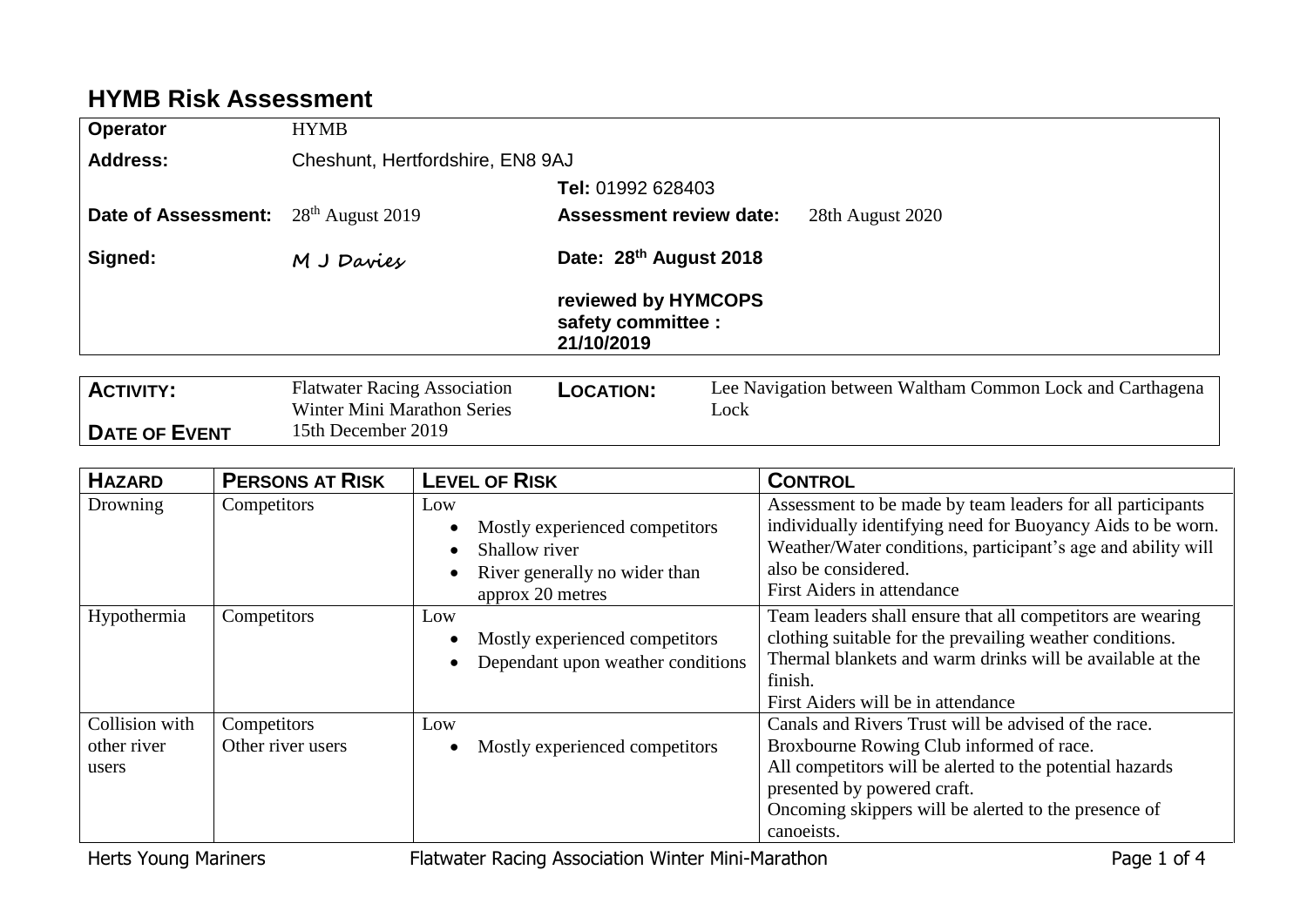| <b>HAZARD</b>   | <b>PERSONS AT RISK</b> | <b>LEVEL OF RISK</b>                              | <b>CONTROL</b>                                                                                                      |
|-----------------|------------------------|---------------------------------------------------|---------------------------------------------------------------------------------------------------------------------|
| Collision with  | Competitors            | Low                                               | Competitors will be advised to maintain adequate distance                                                           |
| other           |                        | Mostly experienced competitors                    | between each others boats to prevent collision                                                                      |
| competitors     |                        | Small number of competitors in                    | Dynamic risk assessment by all to avoid situation                                                                   |
|                 |                        | each starting group                               |                                                                                                                     |
| Collision with  | Competitors            | Low                                               | Club officials will walk/paddle the course prior to the race to                                                     |
| natural hazards |                        | Mostly experienced competitors                    | ensure that no trees or other natural hazards are causing an                                                        |
|                 |                        |                                                   | obstruction along the river. Where practicable any                                                                  |
|                 |                        |                                                   | obstructions will be removed.                                                                                       |
|                 |                        |                                                   | If it is not possible to remove any obstruction competitors                                                         |
|                 |                        |                                                   | will be warned of the position of the hazard.                                                                       |
| Swans           | Competitors            | Low                                               | Paddlers will be advised of any problems at the briefing                                                            |
| River debris    | Competitors            | Outside breeding season<br>$\bullet$<br>Low       | Competitors will be advised to wear foot protection                                                                 |
|                 |                        | Low levels of rubbish present in the<br>$\bullet$ | Any major hazards observed prior to the race will be                                                                |
|                 |                        | river                                             | removed by marshals                                                                                                 |
| Trip hazards on | Competitors            | Moderate                                          | All competitors and spectators will be reminded that the                                                            |
| towpath         | Spectators             |                                                   | towpath is a right of way and must be kept clear at all times.                                                      |
|                 | <b>Marshals</b>        |                                                   | Start-finish marshals will request immediate removal of any                                                         |
|                 | Walkers                |                                                   | items placed on the path. Competitors informed of location                                                          |
|                 |                        |                                                   | of known trip hazards.                                                                                              |
| Injury from     | Paddlers               | Low - Moderate                                    | Team leaders will be reminded of the risks inherent in lifting                                                      |
| Lifting/        |                        |                                                   | and handling boats in the pre-race documentation.                                                                   |
| Carrying        |                        |                                                   |                                                                                                                     |
| Equipment       |                        |                                                   |                                                                                                                     |
| Anglers         | Competitors            | Low                                               | Notices of the event will be placed along the course prior to                                                       |
|                 |                        |                                                   | the event.                                                                                                          |
|                 |                        |                                                   | Local anglers will be alerted to the race via contact with<br>Waterway Wanderers / London Anglers / Ware & Hertford |
|                 |                        |                                                   | Angling Club.                                                                                                       |
|                 |                        |                                                   | Any anglers seen along the course on the day of the race will                                                       |
|                 |                        |                                                   | be advised that the race is taking place.                                                                           |
|                 |                        |                                                   | Competitors will be warned to keep clear of the lines.                                                              |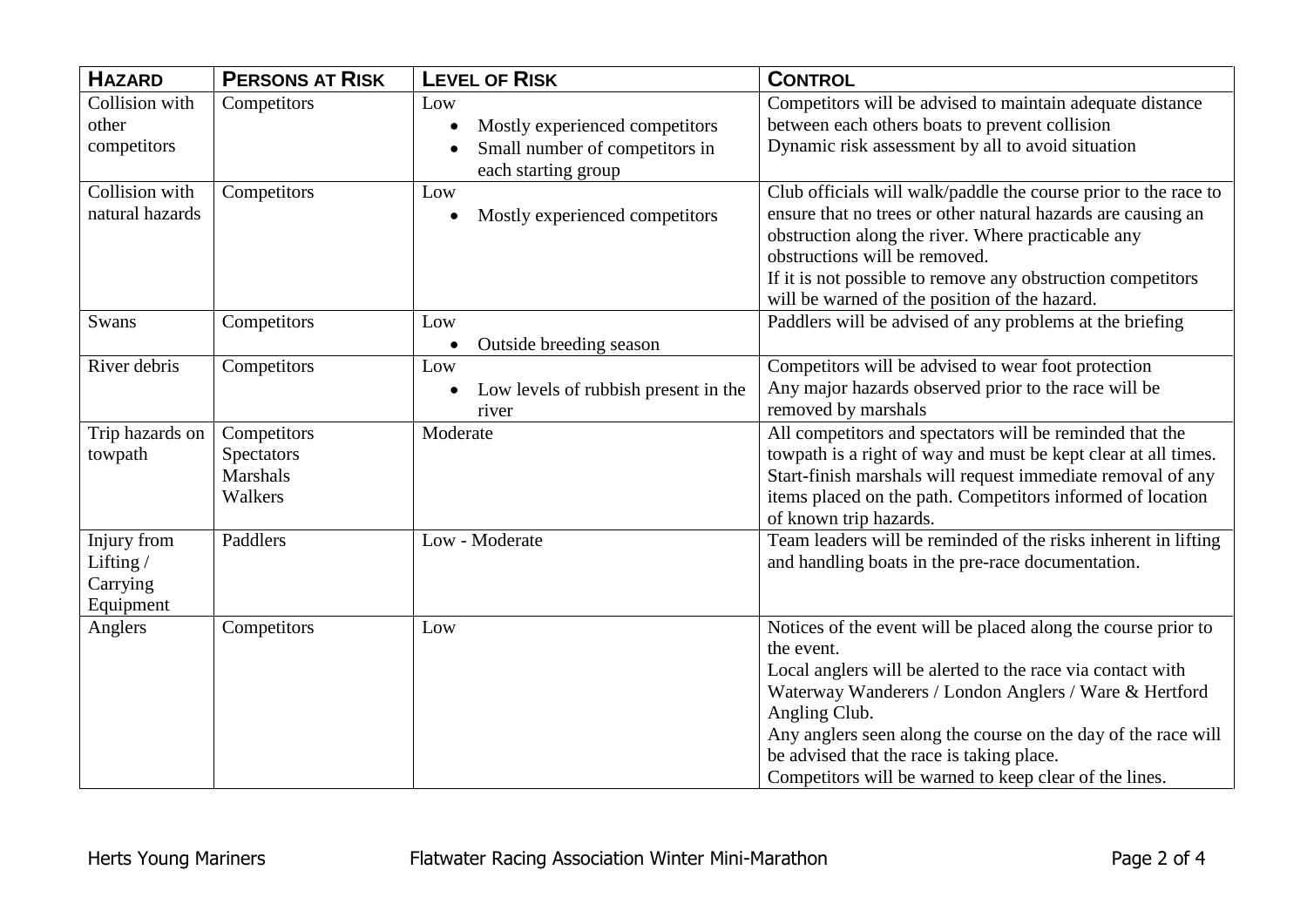| <b>HAZARD</b>   | <b>PERSONS AT RISK</b> | <b>LEVEL OF RISK</b> | <b>CONTROL</b>                                                  |
|-----------------|------------------------|----------------------|-----------------------------------------------------------------|
| <b>Disease</b>  | Competitors            | Low                  | First aid kit and clean dressings will be available at the      |
|                 | Spectators             |                      | start/finish.                                                   |
|                 |                        |                      | The most serious disease risk is Weils Disease and this is      |
|                 |                        |                      | well publicised in the canoeing community. Reminders will       |
|                 |                        |                      | be sent out with pre-race documentation.                        |
| Lightning       | Competitors            | Low                  | If storms are predicted, all paddlers will be reminded at the   |
|                 |                        |                      | briefing that they should get off the water as soon as possible |
|                 |                        |                      | in the event of Lightning.                                      |
| Canoes and      | Competitors            | Low                  | Responsibility is delegated to Team Leaders to ensure           |
| equipment       |                        |                      | capability of participants and suitability of their equipment.  |
|                 |                        |                      | Team Leaders from all participating clubs will be reminded      |
|                 |                        |                      | of this in the pre-race documentation and at check-in.          |
| General         | Competitors            | N/A                  | A full race briefing will take place prior to the race          |
|                 |                        |                      | commencing where all potential hazards will be outlined         |
|                 |                        |                      | along with actions expected to be taken                         |
| <b>Toilets</b>  | All                    | Low                  | There are male, female and disabled toilets available both      |
|                 |                        |                      | upstairs and downstairs in the HYMB Centre building. Wash       |
|                 |                        |                      | basins and hand wash are available in all HYMB toilets.         |
| Catering        | All                    | Low                  | Food preparation will be supervised by a member with a          |
|                 |                        |                      | food hygiene certificate. Hot drinks and snacks will be         |
|                 |                        |                      | served in the upstairs kitchen area.                            |
| <b>Barbecue</b> | All                    | Low                  | The barbecue will be strictly supervised by a member with a     |
|                 |                        |                      | food hygiene certificate.                                       |
| Fire            | All                    | Low                  | HYMB has a fire evacuation plan in place. The Duty Warden       |
|                 |                        |                      | is the responsible person. No cooking will take place inside    |
|                 |                        |                      | the building. The HYMB building and grounds are a non-          |
|                 |                        |                      | smoking zone. Most activities take place outside the            |
|                 |                        |                      | building.                                                       |
| Car parks       | All                    | Low                  | All Trailers and vehicles should be parked in the HYMB Car      |
|                 |                        |                      | parks . The HYMB front and rear overflow parking areas          |
|                 |                        |                      | will be available for parking. Marshals will direct vehicles to |
|                 |                        |                      | suitable parking places.                                        |